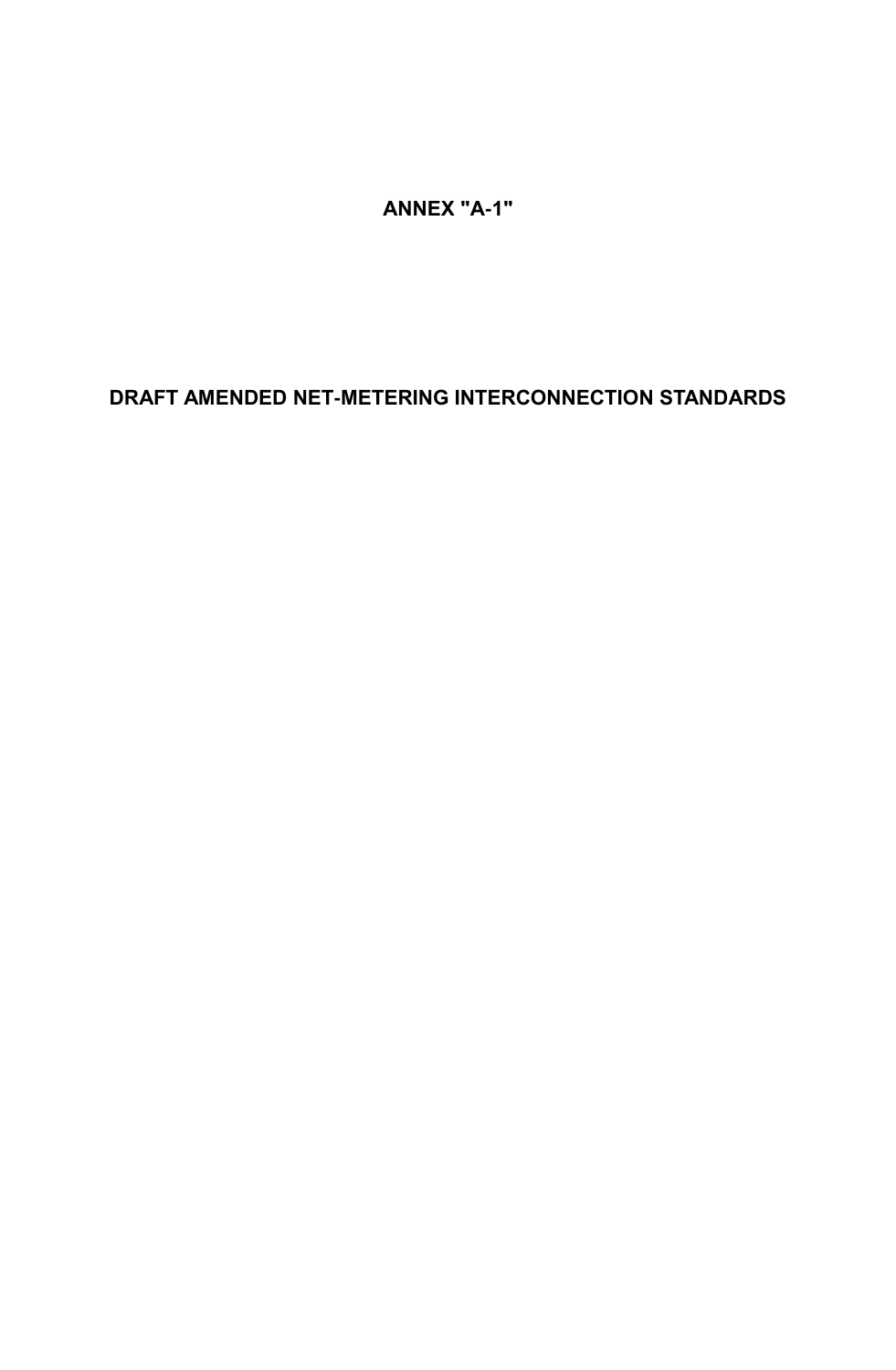# **TABLE OF CONTENTS**

## **PAGE NO.**

<span id="page-1-0"></span>

| I.  | <b>OVERVIEW</b>                           | 3              |
|-----|-------------------------------------------|----------------|
| П.  | <b>SCOPE AND PURPOSES</b>                 | 3              |
| Ш.  | <b>DEFINITIONS</b>                        | 3              |
|     | <b>IV. GENERAL GUIDELINES</b>             | 6              |
|     | V. APPLICATION FOR INTERCONNECTION        | $\overline{7}$ |
|     | VI. SYSTEM PARAMETERS                     | 8              |
|     | <b>VII. SYSTEM PROTECTION</b>             | 10             |
|     | <b>VIII. OPERATIONS &amp; MAINTENANCE</b> | 13             |
| IX. | <b>METERING</b>                           | 13             |
|     | X. TESTING AND COMMISSIONING              | 14             |
|     | XI. BIBLIOGRAPHY                          | 15             |
|     | XII. APPENDIX                             | 16             |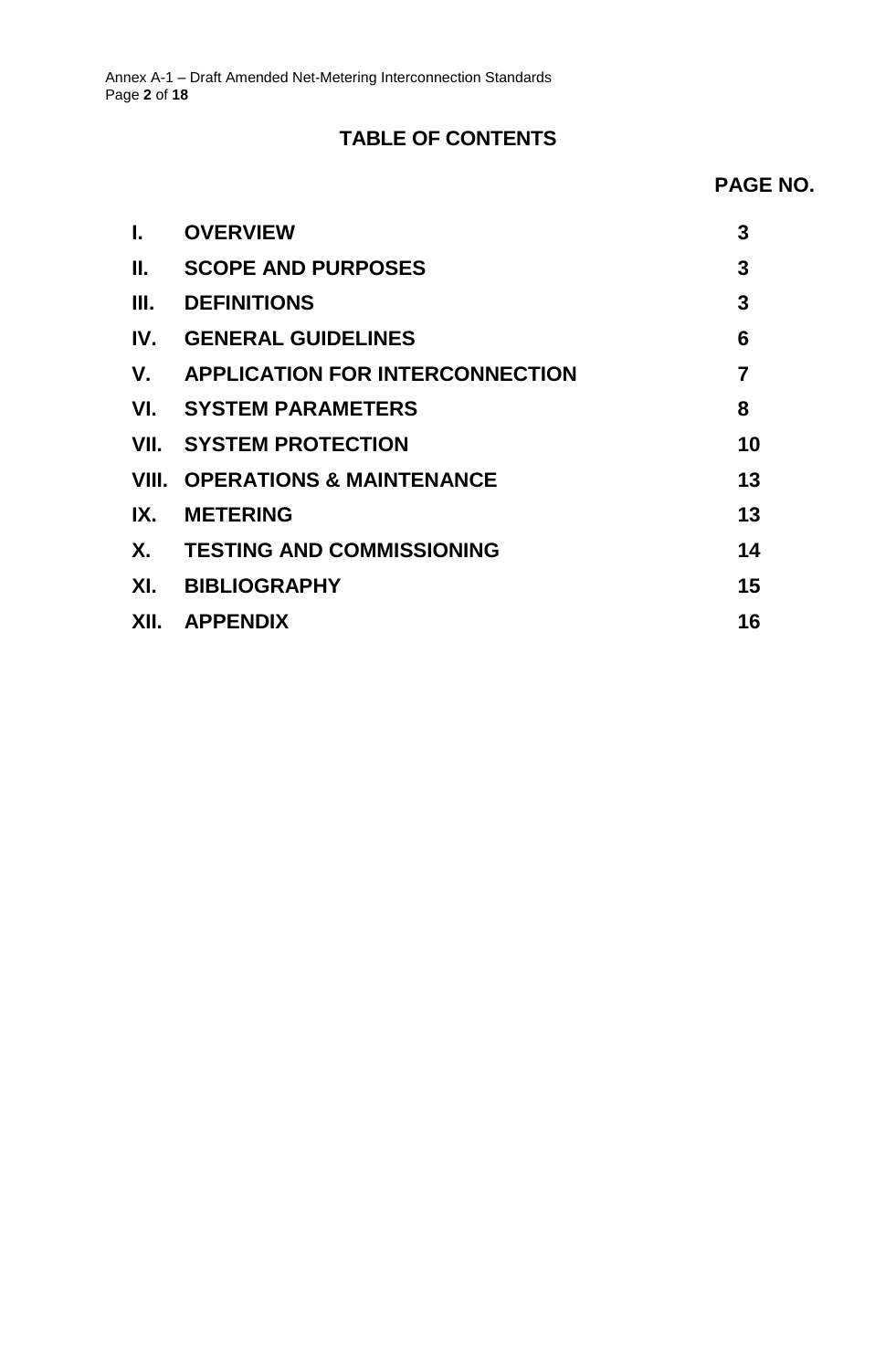Annex A-1 – Draft Amended Net-Metering Interconnection Standards Page **3** of **18**

# **I. OVERVIEW**

These guidelines set forth the Net-Metering Interconnection Standards for Qualified End-users (QEs) who enter into Net-metering Agreements with on-grid Distribution Utilities (DUs).

## <span id="page-2-0"></span>**II. SCOPE AND PURPOSES**

These guidelines cover distributed generation, which is connected to and operates in synchronism with the on-grid DUs, and apply to singlephase or three-phase generation with a maximum capacity of 100 kW. These guidelines establish the rules and standards for the interconnection of RE generating facilities to the DU's Distribution System. They provide technical guidance to address engineering, electric system reliability, and safety concerns for net-metering interconnections.

### <span id="page-2-1"></span>**III. DEFINITIONS**

 The following terms shall be understood to have the following meanings when used in these guidelines:

- **3.1 Commissioning Test** refers to a test conducted when the equipment is installed to verify correct operation.
- **3.2 Connection Point** refers to the point of connection of the QE System or Equipment to the Distribution System.
- **3.3 Distributed Generation** refers to a system of small generation entities supplying directly to the distribution grid, any one of which shall not exceed one hundred kilowatts (100 kW) in capacity, as defined in Section 4(j) of Republic Act No. 9513.
- **3.4 Distribution Asset Study (DAS)** refers to a study to determine all distribution assets and costs necessary to accommodate a proposed net-metering interconnection.
- **3.5 Distribution Impact Study (DIS)** refers to a set of technical studies which are used to assess the possible effects of a proposed expansion, reinforcement, or modification of the Distribution System or a User Development and to evaluate Significant Incidents.
- **3.6 Distribution Services and Open Access Rules (DSOAR)** refers to the Rules promulgated by the Energy Regulatory Commission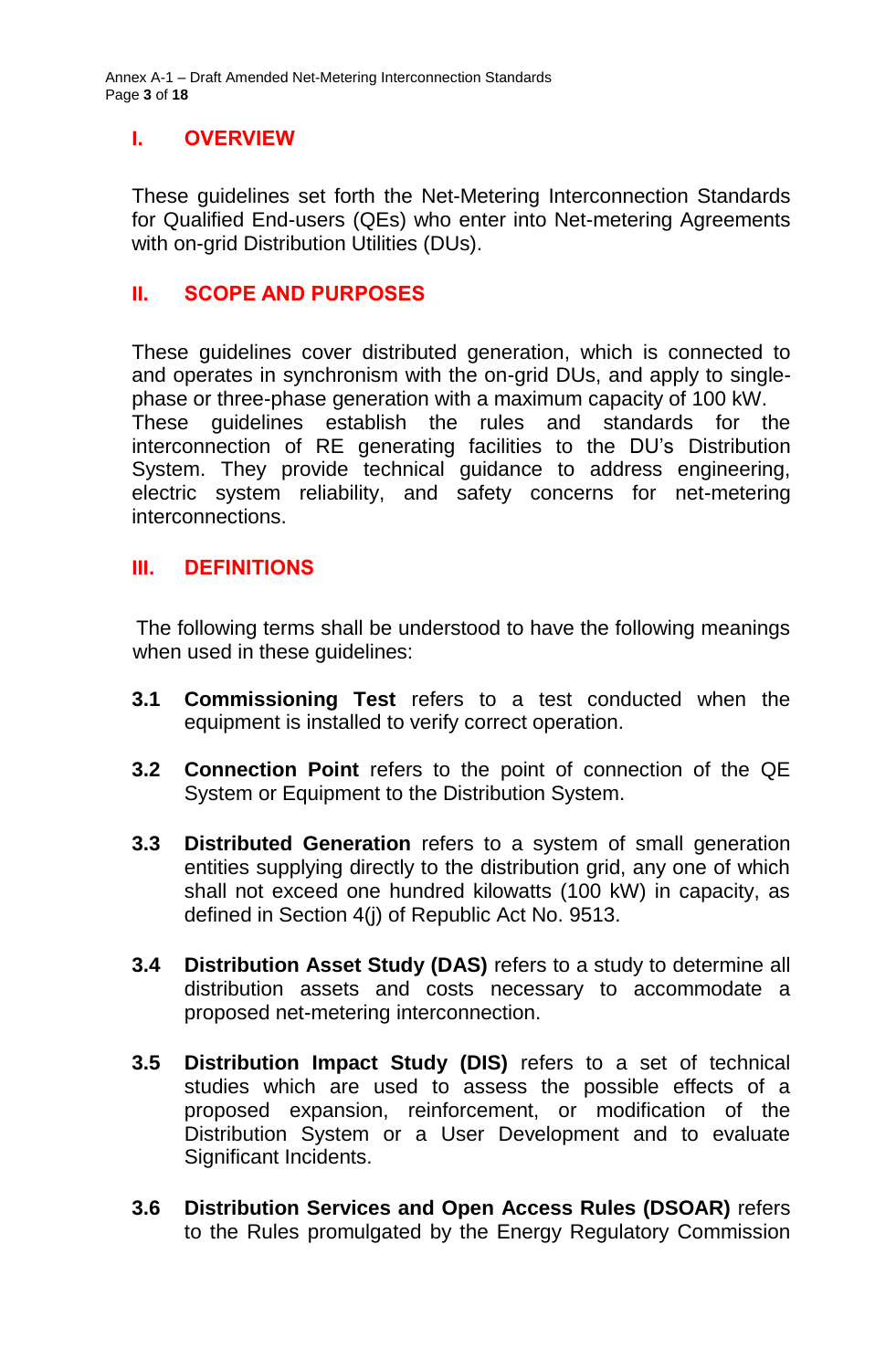under ERC Resolution No. 2, Series of 2010 including any subsequent amendments thereto, covering, among others, the terms and conditions for the connection of generating facilities to the Distribution System.

- **3.7 Distribution System** refers to the system of wires and associated facilities belonging to a franchised distribution utility extending between the delivery points on the transmission or subtransmission system or generator connection and the point of connection to the premises of the end-user, as defined in Section 4(o) of Republic Act No. 9136.
- **3.8 Distribution Utility (DU)** refers to any electric cooperative, private corporation, government-owned utility or existing local government unit which has an exclusive franchise to operate a Distribution System in accordance with its franchise and R.A. No. 9136, as defined in Section 4(l) of Republic Act No. 9513.
- **3.9 Energy Regulatory Commission (ERC)** refers to the independent quasi-judicial regulatory agency created pursuant to Republic Act No. 9136, as defined in Section 4(n) of Republic Act No. 9513.
- **3.10** *Flicker refers to the impression of unsteadiness of visual sensation induced by a light stimulus whose luminance or spectral distribution fluctuates with time.*
- **3.11** *Grounding refers to a conducting connection by which an electrical circuit or Equipment is connected to earth or to some conducting body of relatively large extent that serves as ground.*
- **3.12** *Harmonics refers to sinusoidal voltages and currents having Frequencies that are integral multiples of the fundamental Frequency.*
- **3.13 Interconnection** refers to the result of the process of adding an RE system to the Distribution System.
- **3.14 Island** refers to a condition in which a portion of the DU's distribution network is energized solely by one or more RE systems.
- **3.15 Metering Service Provider (MSP)** refers to a person or entity authorized by ERC to provide Metering Services. The DU shall be the sole metering service provider for the retail market until such time that the ERC determines the provision of metering services at the retail level as competitive.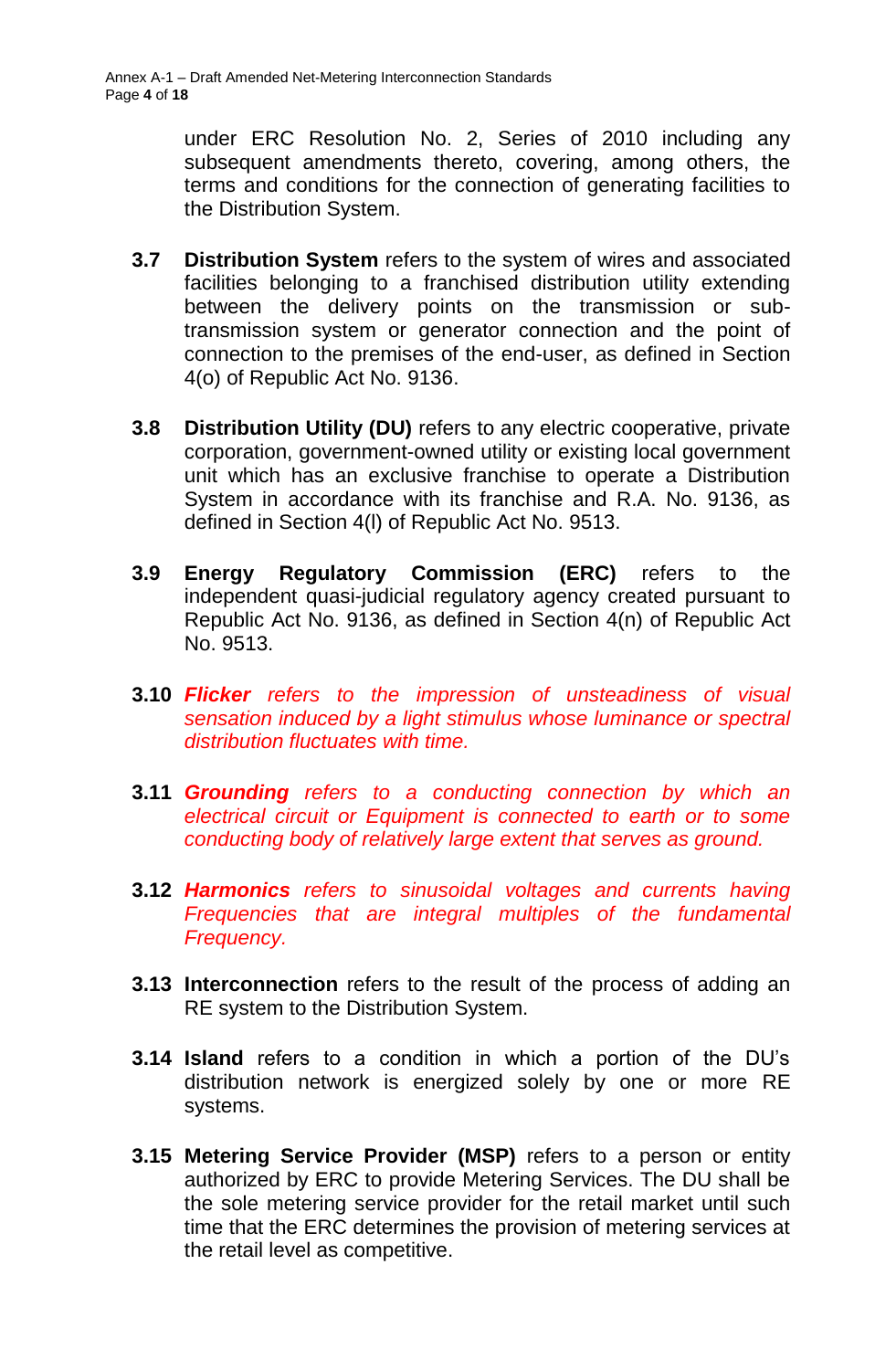- **3.16 Net-Metering** refers to a system, appropriate for distributed generation, in which a distribution grid user has a two-way connection to the grid and is only charged or credited, as the case may be, the difference between its import energy and export energy.
- **3.17 Net-Metering Agreement** refers to the agreement between a QE and the DU governing the commercial and inter-connection arrangements between the DU and the QE (See Annex "A-2").
- **3.18 Parallel Operation** refers to the operation of an RE system with or without an exporting capacity while connected to DU's Distribution System.
- **3.19 Philippine Distribution Code (PDC)** refers to the set of Rules, requirements, procedures and standards governing DUs and Users of Distribution System in the operation, maintenance and development of the Distribution System. It also defines and establishes the relationship of the Distribution System with the facilities or installations of the parties connected thereto.
- **3.20 Philippine Electrical Code (PEC)** refers to the electrical safety Code that establishes basic materials quality and electrical work standards for the safe use of electricity for light, heat, power, communications, signaling, and for other purposes.
- **3.21 Qualified End-user (QE)** refers to entities that generate electric power from an eligible on-site RE generating facility, such as, but not limited to, house or office building with photovoltaic system that can be connected to the grid, for the purposes of entering into a Net-Metering agreement, as defined in Section 7 of the Implementing Rules and Regulations of R.A. 9513.
- **3.22 Reclosing** refers to the automatic return of power lines to service following their disconnection for fault conditions.
- **3.23 Renewable Energy (RE) Certificate** refers to a certificate issued by the RE Registrar to electric power industry participants showing the energy sourced, produced, and sold or used. RE Certificates may be traded in the RE Market in complying with the RPS, as defined in Section 3(tt) of the Implementing Rules and Regulations of R.A. 9513.
- **3.24 Renewable Energy Facility (RE system)** refers to the generator(s) and/or inverter(s) together with all protective, safety, and associated equipment located on the QE's side of the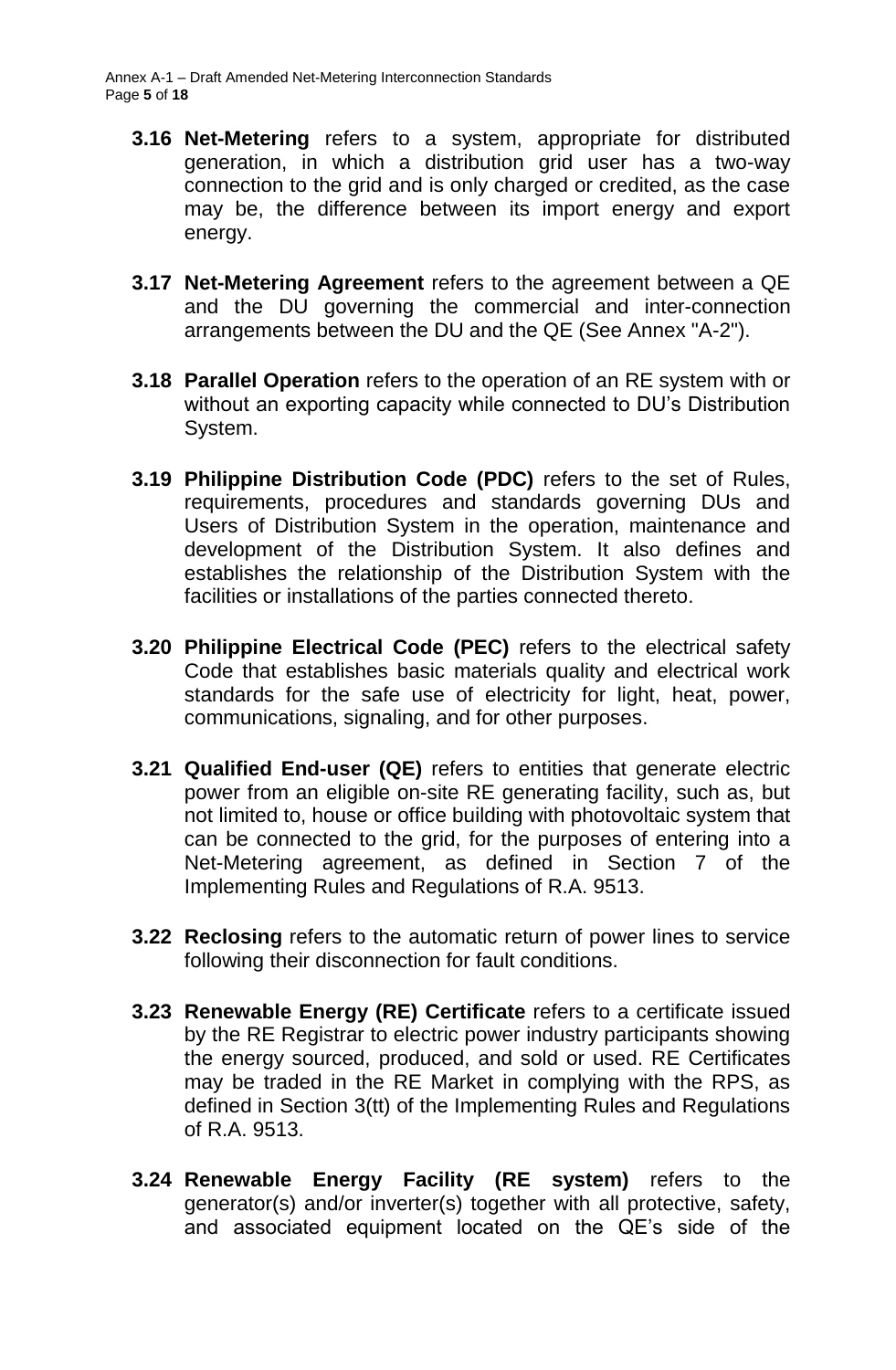Connection Point which the QE requests to interconnect to the DU's Distribution System.

- **3.25 Renewable Energy Resources (RE Resources)** refers to energy resources that do not have an upper limit on the total quantity to be used. Such resources are renewable on a regular basis, and whose renewal rate is relatively rapid to consider availability over an indefinite period of time. These include, among others, biomass, solar, wind, geothermal, ocean energy, and hydropower conforming with internationally-accepted norms and standards on dams, and other emerging renewable energy technologies, as defined in Section 4(uu) of Republic Act No. 9513.
- **3.26 Standard Planning Data** refers to the general data required by the distribution utility as part of the application for a net-metering interconnection.
- **3.27 Synchronization** refers to the process of attaining the state when connected Generating Units and/or interconnected AC Systems operate at the same Frequency and where the phase angle displacements between their voltages vary about a stable operating point.

# <span id="page-5-0"></span>**IV. GENERAL GUIDELINES**

- **4.1** A QE who intends to operate in parallel with the DU's Distribution System shall, in consultation with the DU, design, install, operate, and maintain all necessary equipment on its property for interconnection, unless otherwise stated in the Net-Metering Agreement.
- **4.2** The DU shall allow interconnection of RE systems with a maximum capacity of 100kW*AC* per QE account to its Distribution System, *except for Solar Photovoltaic (PV)* which will be 100kW<sub>DC</sub>.
- **4.3** The DU shall conduct inspections and witness the calibration and testing of the QE's lines, wires, and switches.
- **4.4** The DU shall *disconnect* the QE's generation facility from the Distribution System at any time, *using the disconnect device as specified in 7.4.1 of these Rules, whenever the DU deems it necessary to conduct* maintenance, test, repair, or emergency condition or *other* safety concerns related to it.
- **4.5** All specifications and detailed plans for the installation of the communication, control and protective devices shall be of the DU's standards.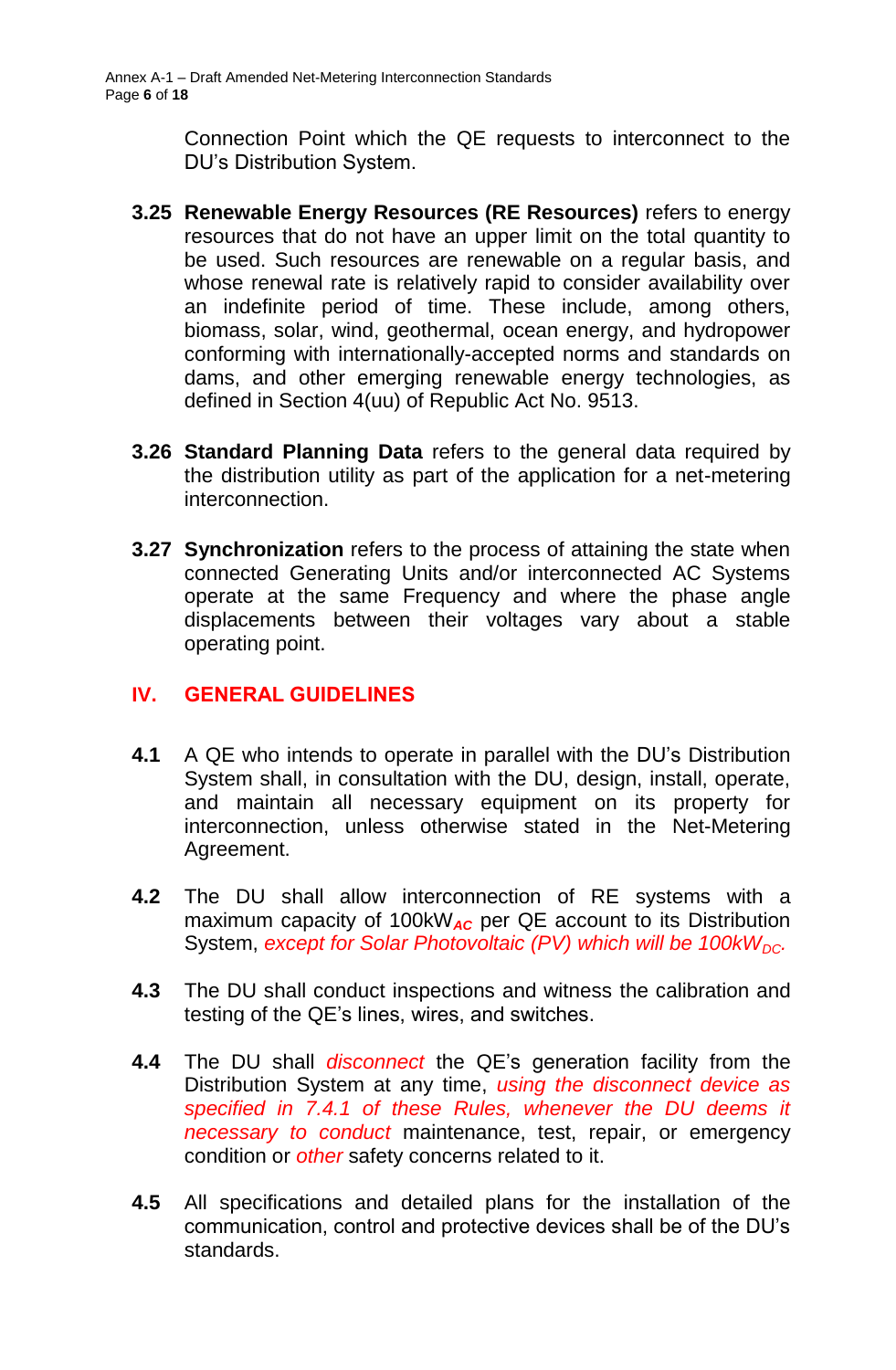Annex A-1 – Draft Amended Net-Metering Interconnection Standards Page **7** of **18**

- *4.6* The QE shall inform and seek the approval of the DU prior to the execution of any changes or modifications in the RE system or to the connection point. *The QE* shall be liable for any costs and/or damages incurred by the DU as a result *of any changes or modifications in the RE system or to the connection point without the latter's approval.*
- **4.7** The RE system shall conform to the latest revision of the PEC, PDC, DSOAR, other local codes, and the Terms and Conditions of Service and Standard Rules and Regulations as approved by the ERC.

# <span id="page-6-0"></span>**V. APPLICATION FOR INTERCONNECTION**

- **5.1** Upon written request and *within three (3) business days from receipt of such request***,** the DU shall provide information and documents (such as the *pro forma* agreements and the application, technical requirements, specifications, listing of certified equipment, application fee information, applicable rate schedules and metering requirements) in response to a QE's inquiry. All such information shall be sent to the QE as agreed upon by the DU and the QE.
- **5.2** The application form shall include the following information:
	- A description of the proposed connection or modification to an existing connection to the Distribution System;
	- The relevant Standard Planning Data as specified in Section 6.4 of the PDC;
	- *The manufacturer's simulation results on technical parameters such as abnormal voltage and abnormal frequency of the RE equipment or component; and other data as required by the DU; and*
	- The completion date of the proposed interconnection.
	- *Certificate of Compliance requirements as provided in Resolution No. 16, Series of 2014, "A Resolution Adopting the 2014 Revised Rules for the Issuance of Certificates of Compliance (COCs) for Generation Companies, Qualified End-Users and Entities with Self-Generation Facilities".*
- **5.3** The QE shall complete and file an application and any possible Detailed Planning Data as specified in Section 6.5 of the PDC. The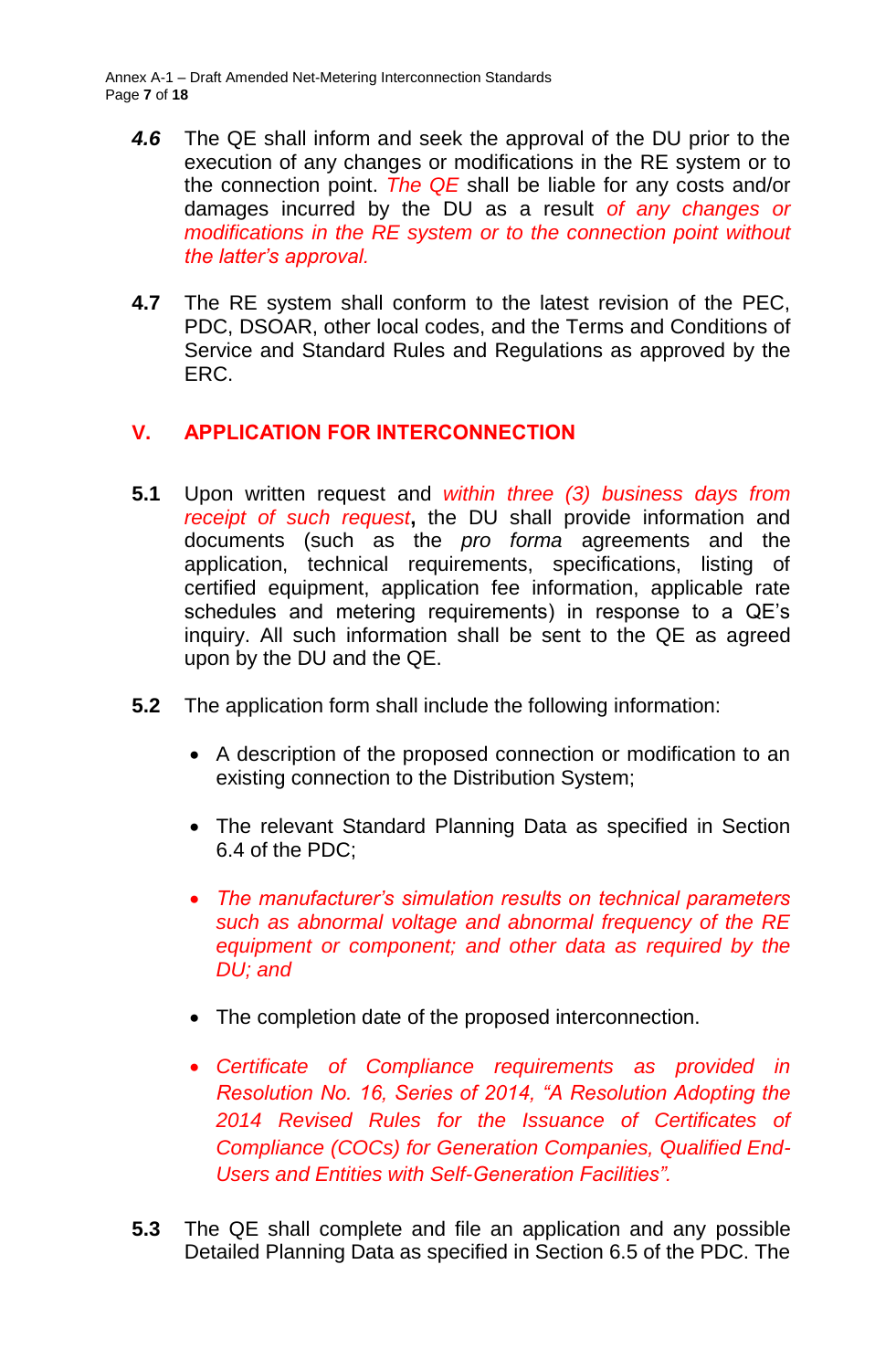filing must include the completed application and a fee (if required) for processing the application.

- **5.4** Within *three (3)* business days upon receiving the application, the DU shall acknowledge its receipt and state whether or not the application is complete.
- **5.5** Once an application is accepted by the DU as complete, the DU shall determine in a non-discriminatory basis whether a specific DIS is necessary in accordance with the DSOAR.
- **5.6** Upon completion of the study, the DU shall provide the applicant with the results of the study, including any additional interim agreements, such as construction agreements that may be necessary and a cost estimate to complete the interconnection.
- **5.7** Prior to signing of the Net-Metering Agreement, the DU, together with the QE, shall inspect the RE system onsite and check its conformance to the technical requirements in the Net-Metering Agreement and of these guidelines. Any non-conformance shall be corrected first before the Net-metering Agreement is signed and the RE system is connected and energized.
- **5.8** The DU and QE, taking into consideration the agreed target completion date, shall use their reasonable endeavors, in coordination with each other, to complete their respective connection arrangements as agreed in the Net-metering Agreement.

### <span id="page-7-0"></span>**VI. SYSTEM PARAMETERS**

Any RE system causing interference, problems, or any unacceptable parameters to the DU's Distribution System shall be disconnected *by the DU* from the Distribution System and shall remain disconnected until the condition has been corrected, *provided that reasonable notice is given on the intent to disconnect, and the QE is given at least three (3) days within which to remedy the hazardous condition*. If the cause of the problem is the RE system, all costs associated with determining and correcting the problem shall be at the QE's expense.

### **6.1 Voltage Level**

The QE shall operate its facility maintaining the same voltage level as the DU's Distribution System at the Connection Point. The QE must provide an automatic method of disconnecting its facility from the Distribution System within DU's limits as stated in Table 1.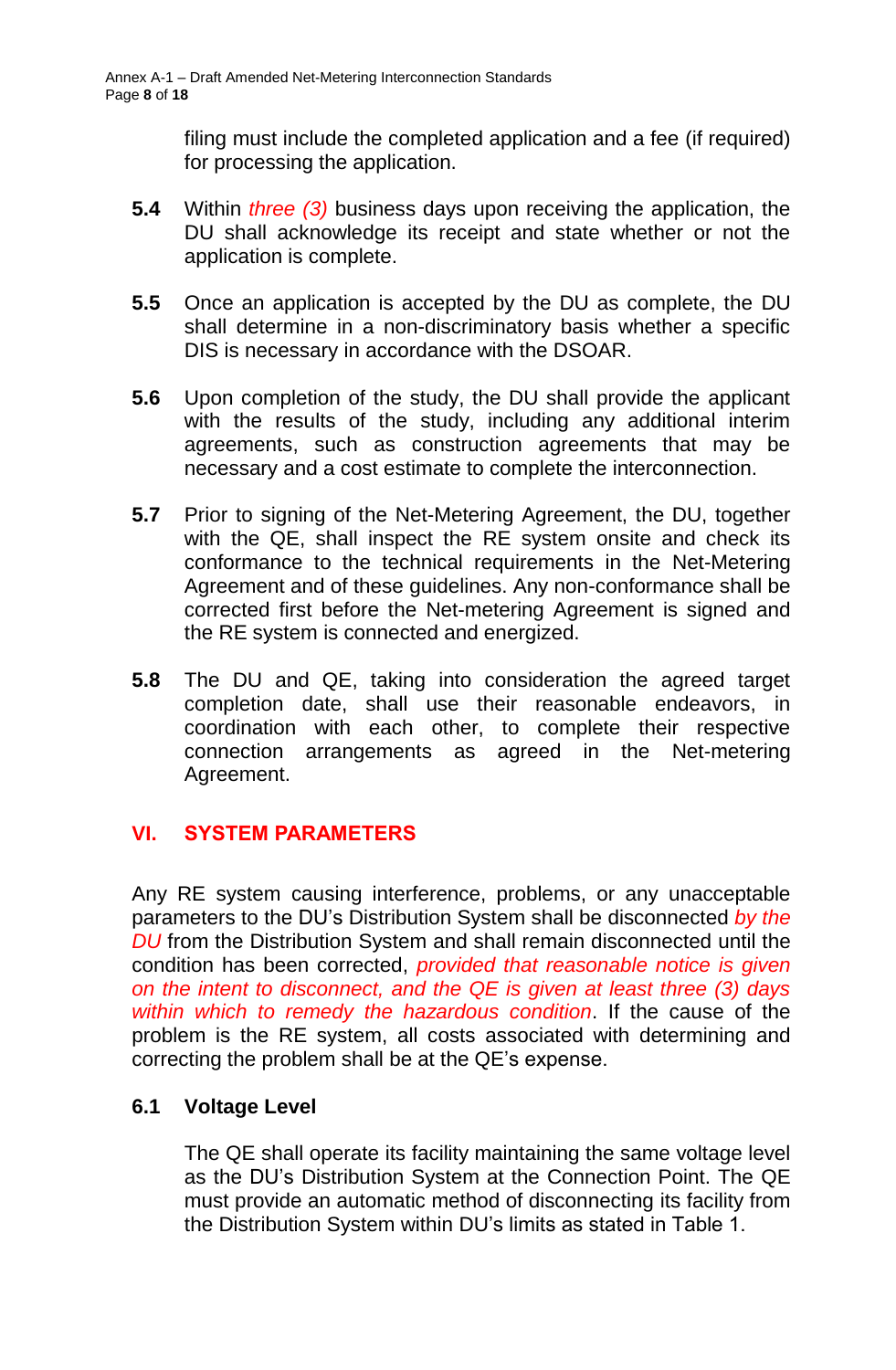| <b>RE System</b>                            |                               |  |  |
|---------------------------------------------|-------------------------------|--|--|
| <b>Voltage Range</b><br>(% of Base Voltage) | Time (s)                      |  |  |
| V<50                                        | 0.16                          |  |  |
| 50≤V<90                                     | 2.00                          |  |  |
| $90 < V \le 110$                            | <b>Normal Operating Range</b> |  |  |
| 110 < V < 120                               | 1.00                          |  |  |
| V≥120                                       | 0.16                          |  |  |

## **Table 1 – Minimum Time Requirements for RE to Remain Connected at Different Voltage Ranges**

### **6.2 Frequency**

All RE systems shall operate at a frequency of 60 Hz. The QE shall provide automatic disconnection means from the DU's Distribution System within the time prescribed in Table 2.

### **Table 2 - Minimum Time Requirements for RE to Remain Connected at Different Frequency Ranges**

| <b>RE System</b>            |                                |  |  |
|-----------------------------|--------------------------------|--|--|
| <b>Frequency Range (Hz)</b> | Time                           |  |  |
| F > 62.4                    | <b>Automatic disconnection</b> |  |  |
| $61.8 < F \le 62.4$         | 5 minutes                      |  |  |
| $58.2 \leq F \leq 61.8$     | <b>Continuous Operation</b>    |  |  |
| $57.6 \leq F \leq 58.2$     | 5 minutes                      |  |  |
| F < 57.6                    | 5 seconds                      |  |  |

### **6.3 Power Quality**

# **6.3.1 Limitation of** *Direct Current* **(DC) Injection**

The RE system and its interconnecting system shall not inject DC greater than 0.5% of the full load rated output current at the Connection Point.

### **6.3.2 Flicker Severity**

The flicker severity at the Connection Point shall not exceed 1.0 unit for short term and 0.8 units for long term as specified in Section 3.2.6 of the PDC, or any subsequent amendments thereto.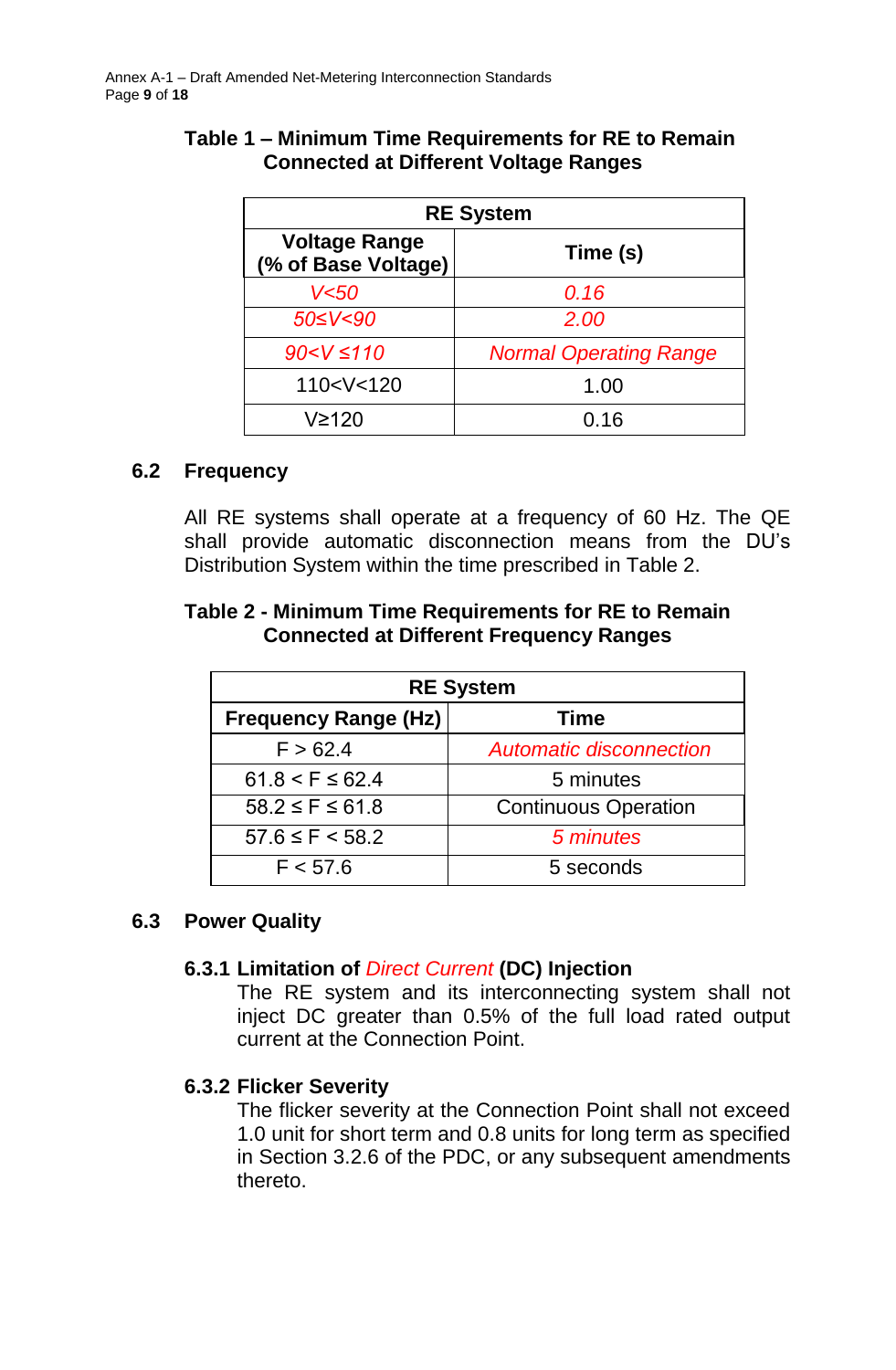### **6.3.3 Harmonics**

The harmonic content of the voltage and current waveforms in the DU's Distribution System shall be restricted to levels that will not cause interference or equipment-operating problems. The harmonics shall be within the limits defined in Section 3.2.4 of the PDC or any *subsequent* amendments thereto.

### **6.4 Power Factor**

The QE shall maintain a power factor of not less than 85% lagging, measured at the Connection Point. Failure to maintain the power factor within this range may result in rate penalties and/or discontinuation of interconnection with the DU's Distribution System.

# <span id="page-9-0"></span>**VII. SYSTEM PROTECTION**

The QE shall be responsible for providing adequate protection for its system under any operating conditions, and regardless of whether or not the interconnected generation is in operation. Conditions include, but are not limited to, single phasing of supply, system faults, equipment failures, abnormal voltage or frequency, lightning and switching surges, excessive harmonic voltages, excessive negative sequence voltages and islanding.

### **7.1 Synchronization**

The QE shall provide synchronizing devices for synchronizing the RE system to the DU's Distribution System. Automatic synchronization devices shall be installed to monitor and control the synchronism, frequency, power factor and the voltage level of the RE system. The DU shall review, approve, and inspect the method of synchronization. Automatic synchronizing settings shall not be changed following installation unless mutually agreed by both parties. Typical limits for synchronizing parameters are given in Table 3.

| <b>Aggregate</b><br><b>Rating of</b><br><b>RE</b><br><b>Resource</b><br>(kW) | <b>Maximum</b><br><b>Frequency</b><br><b>Difference</b><br>$\Delta f$ (Hz) | <b>Maximum</b><br><b>Voltage</b><br><b>Difference</b><br>$\Delta V$ (%) | <b>Maximum</b><br><b>Phase Angle</b><br><b>Difference</b><br>ΔΦ<br>(Degrees) |
|------------------------------------------------------------------------------|----------------------------------------------------------------------------|-------------------------------------------------------------------------|------------------------------------------------------------------------------|
| $\leq 100$                                                                   | 0.3                                                                        |                                                                         |                                                                              |

|  |  | <b>Table 3 - Typical Synchronizing Parameter Limits</b> |  |
|--|--|---------------------------------------------------------|--|
|  |  |                                                         |  |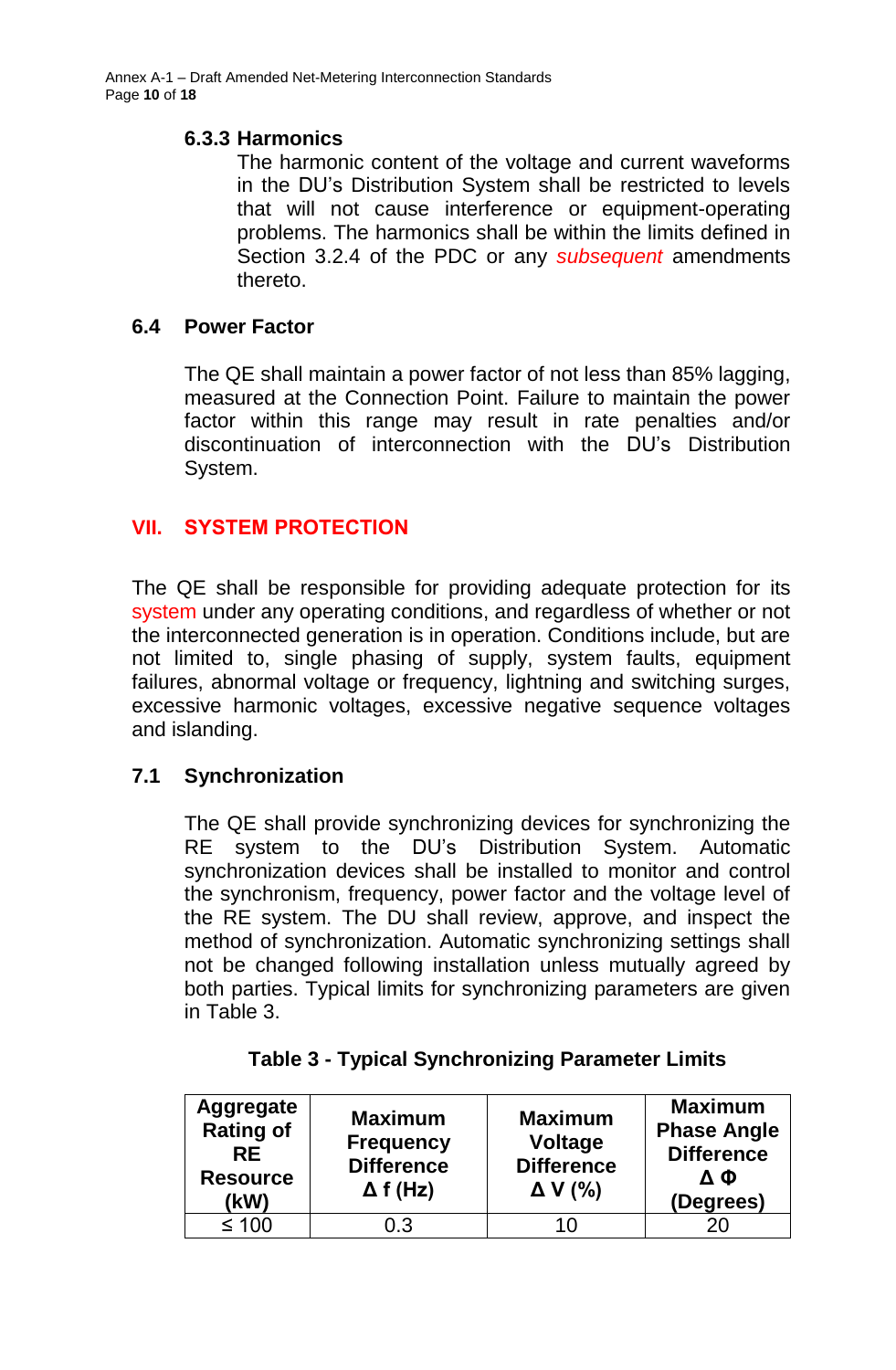# **7.2 Islanding**

*In case the QE's interconnection system detects possible islanding, the QE shall disconnect from the Distribution System within two (2) seconds.* The QE shall provide systems against islanding to isolate and block the RE system from closing back into the Distribution System until the system is energized for *ten (10)*  minutes from a normal utility source.

### **7.3 Integration with DU's Distribution System Grounding**

The grounding scheme of the QE shall not cause over voltages that exceed the rating of the equipment connected to the DU's Distribution System and shall not disrupt the coordination of the ground fault protection on the Distribution System. All electrical systems and equipment shall be grounded in accordance with the requirements of the PEC.

### **7.4 Protective and Control Devices**

The QE's protection system shall coordinate with the DU's protection system. The QE shall submit proposed fused types or relay settings to the DU for review and acceptance. Any subsequent relay changes shall also be submitted to the DU.

### **7.4.1 Disconnect Device**

The QE shall provide a visible disconnect device to be used by the DU to electrically isolate the DU's Distribution System from the RE system and to establish working clearances for maintenance, safety and system considerations. The disconnect device shall be physically located within 10 feet from the Connection Point for ease of access by the DU personnel. If this is not practical, the disconnect device should be located between the RE system and the Connection Point. The type of disconnect device must allow for visual indication of the contact's position and the handle must be lockable in the open position with a padlock. *Only the DU personnel will have access to the disconnect device.*

*The* RE system installed within the QE's premises *must be properly labeled and marked at the Connection Point to guide the DU personnel.*

### **7.4.2 Protective Relays**

Protective relays shall be installed to trip the corresponding circuit breaker during abnormal conditions. Protective relays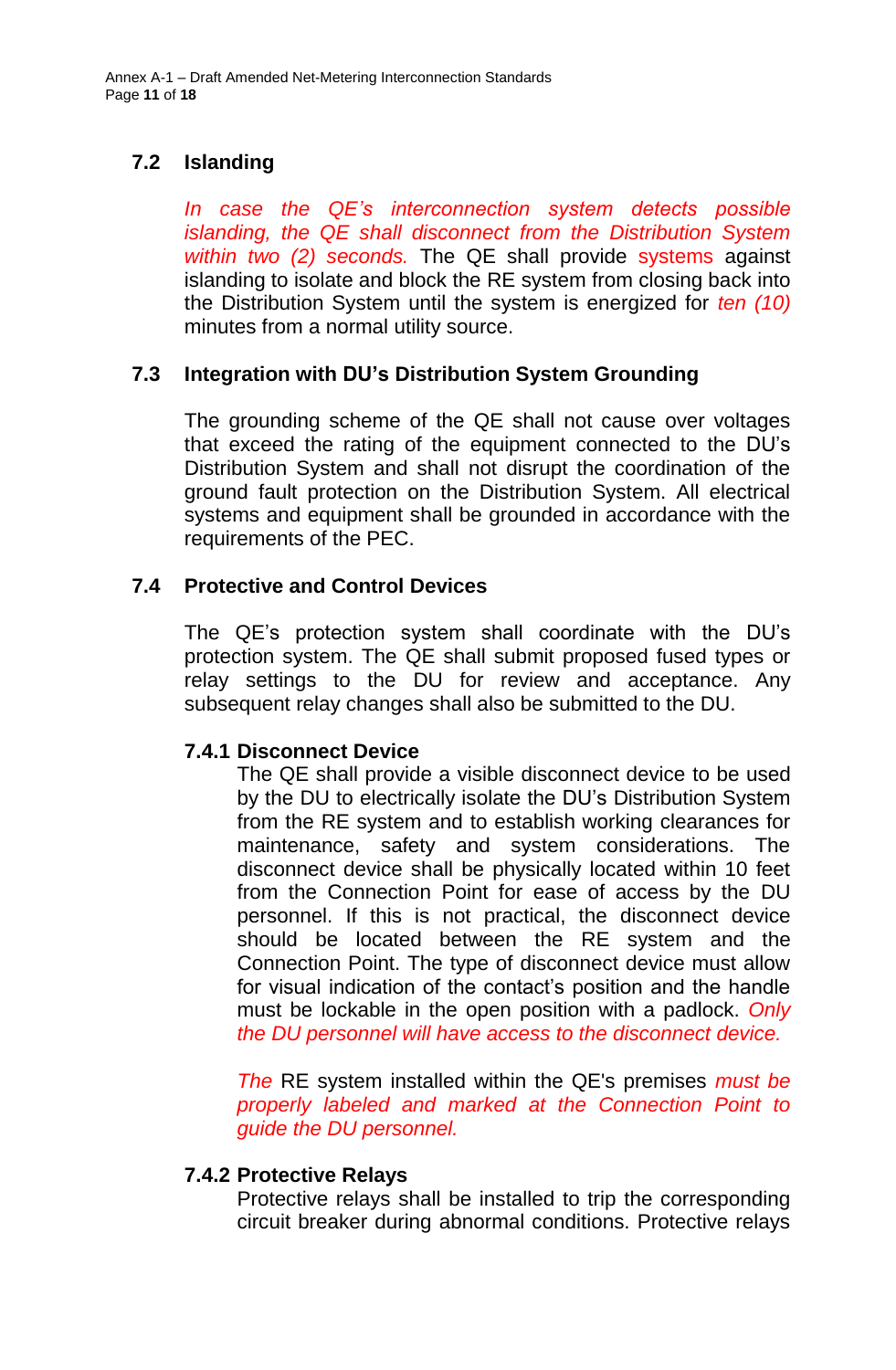for a given RE Resource rating typically include, but are not limited to, the lists shown in Tables 4, 5 and 6.

| <b>Device</b> | <b>Protective Equipment</b> | <b>RE System Size</b> |              |  |
|---------------|-----------------------------|-----------------------|--------------|--|
| #             |                             | $\leq 10$             | $>10$ kW $-$ |  |
|               |                             | kW                    | 100 kW       |  |
| 27            | <b>Under Voltage Relay</b>  | X                     | X            |  |
| <b>27 GEN</b> | <b>Voltage Check Relay</b>  | X                     | X            |  |
| 59            | <b>Overvoltage Relay</b>    |                       | X            |  |
| $81/O -$      | <b>Over-Under Frequency</b> |                       |              |  |
| 81/U          | Relay                       |                       | X            |  |
|               | <b>Anti-Islanding Relay</b> | X                     |              |  |
|               | (phase shift or RoCoF)      |                       |              |  |

### **Table 4 - Interconnection Protective Function Requirements for Induction Generators**

# **Table 5 - Interconnection Protective Function Requirements for Synchronous Generators**

| <b>Device</b>    | <b>Protective</b>                                               | <b>RE System Size</b> |                        |  |
|------------------|-----------------------------------------------------------------|-----------------------|------------------------|--|
| #                | <b>Equipment</b>                                                | $\leq$ 10 kW          | $>10$ kW $-$<br>100 kW |  |
| 25               | Synchronism-Check<br>Relay                                      | X                     | X                      |  |
| 27               | <b>Under Voltage Relay</b>                                      | X                     | X                      |  |
| 51 <sub>V</sub>  | Over current Relay,<br><b>Voltage Restrained</b>                |                       | X                      |  |
| 59               | <b>Over-voltage Relay</b>                                       |                       | X                      |  |
| $81/O -$<br>81/U | Over/Under<br>frequency Relay                                   | X                     | X                      |  |
|                  | <b>Anti-Islanding Relay</b><br>(phase shift or<br><b>RoCoF)</b> | X                     | X                      |  |

### **Table 6 - Interconnection Protective Function Requirements for Inverters**

| <b>Device</b> | <b>Protective</b>      | <b>RE System Size</b> |               |
|---------------|------------------------|-----------------------|---------------|
| #             | <b>Equipment</b>       | ≤10kW                 | $\leq$ 100 kW |
| 27            | Under-voltage          | X                     | Х             |
|               | Relay                  |                       |               |
|               | Over-voltage           |                       |               |
| 59            | Relay                  | X                     |               |
| $81/O -$      | Over/Under             |                       |               |
| 81/U          | <b>Frequency Relay</b> | x                     |               |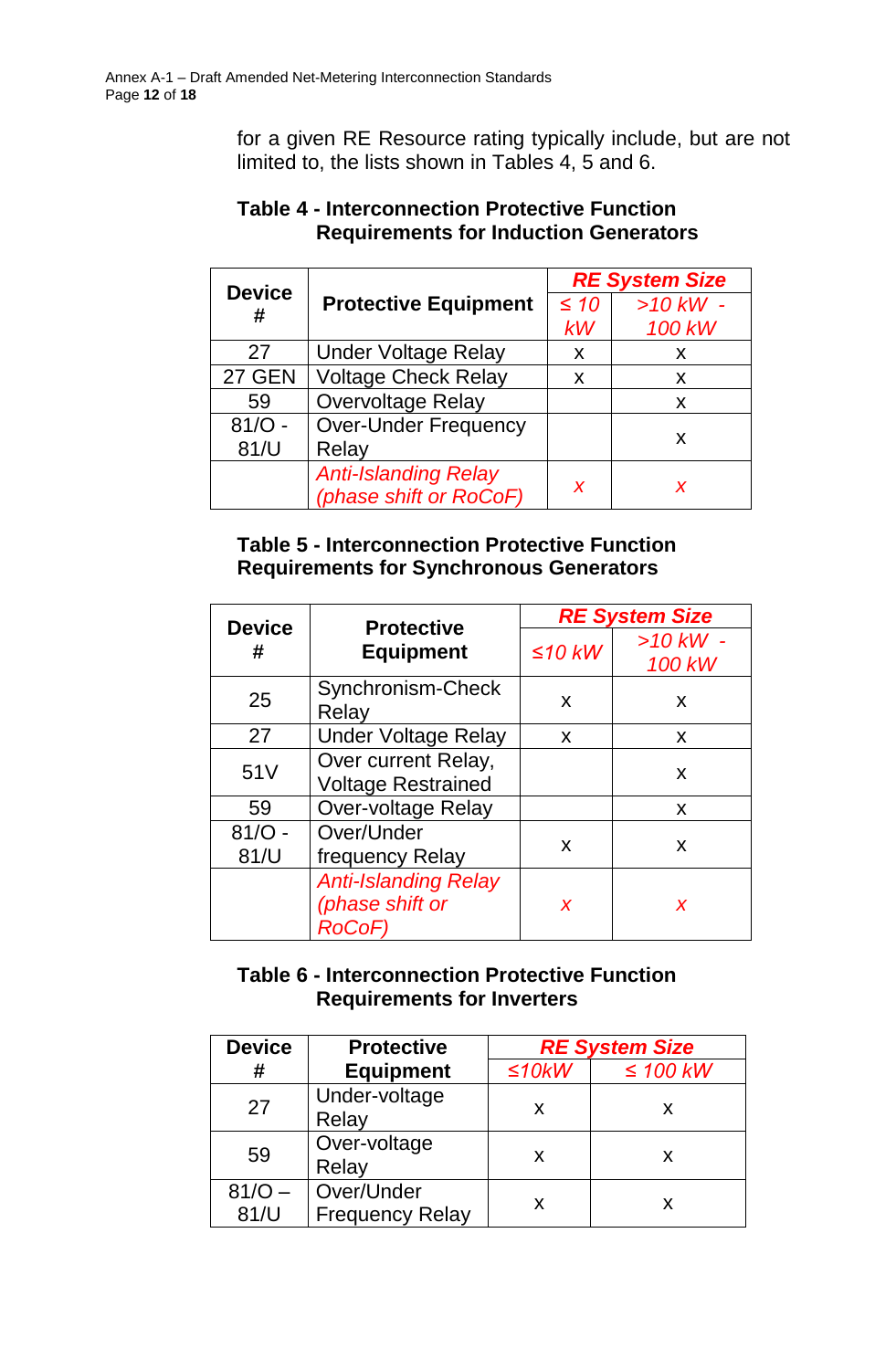Annex A-1 – Draft Amended Net-Metering Interconnection Standards Page **13** of **18**

### **7.5 Reclosing**

The RE system should immediately disconnect from the Distribution System when the system is down. For a Distribution System with automatic reclosing, the RE system should wait for *ten (10)* minutes until the recloser*/inverter* has normalized the portion of the system to which the RE system is connected before synchronizing back to the system.

### <span id="page-12-0"></span>**VIII. OPERATIONS & MAINTENANCE**

- **8.1** A QE's RE system shall be capable of operating in parallel with the DU's Distribution System at the point of interconnection.
- **8.2** In the event there is no power from the DU, the RE system should automatically disconnect from the DU's system.
- **8.3** The QE shall provide the DU the contact number of the person who is responsible for the operation of the RE system.
- **8.4** The QE shall also maintain the RE system and interconnection facilities in a safe manner as approved by the DU and in conformity with all applicable laws, rules and regulations.

### <span id="page-12-1"></span>**IX. METERING**

- **9.1** An RE system used for Net-Metering shall be equipped with metering equipment that can measure the flow of electricity in both directions at the same rate, through the use of a single bidirectional meter.
- **9.2** A generation check meter *shall* be installed in proximity to the RE system (at low voltage side) to record all energy production of the RE system for purposes of issuance of RE Certificate, which the DU can use to comply with its RPS obligations *and to determine the actual consumption for the non-exemption from paying the FIT-All, Lifeline Rate, Senior Citizen discount and such other subsidies that may be relevant***.**
- **9.3** The Metering Service Provider (MSP) shall own and shall be responsible for the design, provision, installation, operation, maintenance, testing and sealing of the meter and associated metering equipment in accordance with Section 2.11 of the DSOAR.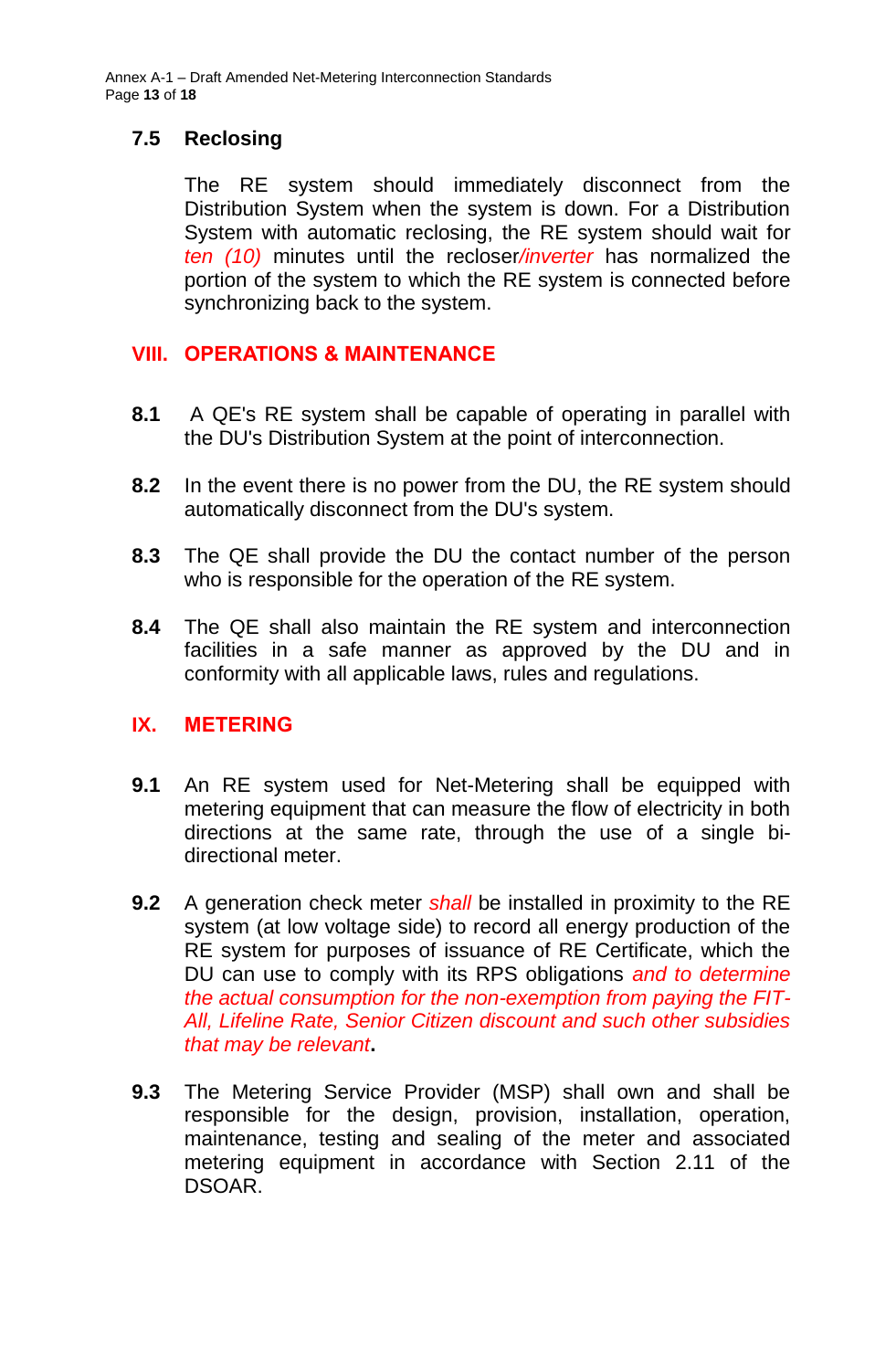- **9.4** The QE shall provide the required space and the associated civil works for the location of the metering facilities.
- **9.5** Metering facilities shall be installed in a clean place free of vibration and where it will be easily accessible and visible for reading and testing by both the DU and the QE. The applicable provisions of the DSOAR and Magna Carta for Residential Electricity Consumers shall apply.

## <span id="page-13-0"></span>**X. TESTING AND COMMISSIONING**

The DU shall have the right to witness the testing and commissioning upon completion of construction and shall have a copy of the test data. The commissioning test shall be conducted after the interconnection system is installed and is ready for operation. Commissioning test shall include the following:

- Verification and inspections
- Production test
	- o Response to abnormal voltage
	- o Response to abnormal frequency
	- o Synchronization
- Unintentional islanding functionality test
- Cease-to-energize functionality test
- *Flicker Severity Test*
- *Harmonics Test*

The DU and the RE system shall be equipped with whatever equipment is required to perform these tests. The DU shall not be responsible for verifying any control or signal wiring not directly related to the interconnection protection.

Prior to final approval by the DU or any time thereafter, the DU reserves the right to test the relaying and control related to the protection of the DU's Distribution System.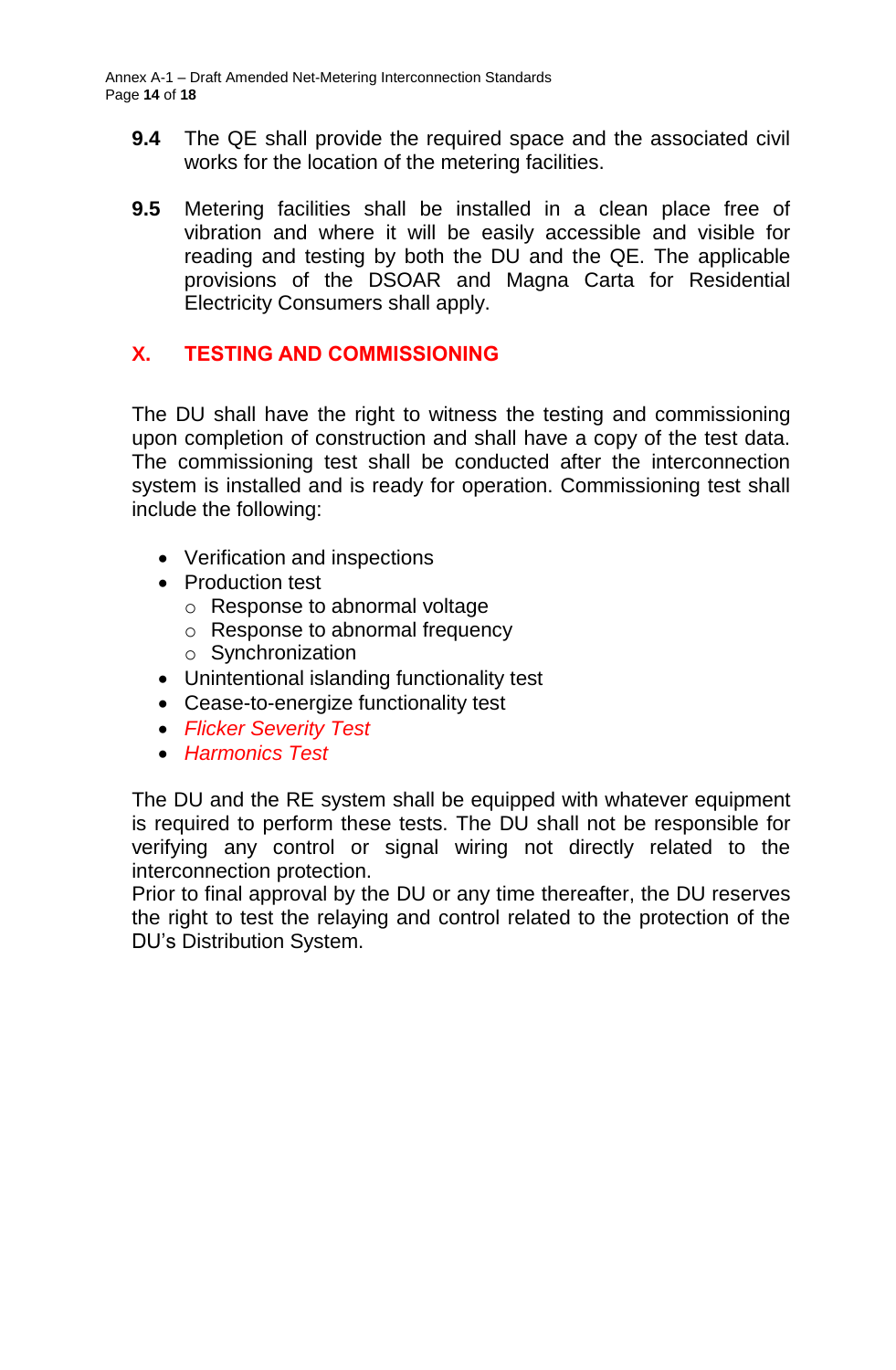Annex A-1 – Draft Amended Net-Metering Interconnection Standards Page **15** of **18**

# <span id="page-14-0"></span>**XI. BIBLIOGRAPHY**

*Republic Act No. 9513*. Renewable Energy Act of 2008.

*Philippine Electrical Code (PEC) Part I*. Institute of Integrated Electrical Engineers of the Philippines, Inc., 2000.

*Philippine Electrical Code (PEC) Part II*. Institute of Integrated Electrical Engineers of the Philippines, Inc., 2008.

*Philippine Distribution Code (PDC)*. Energy Regulatory Commission, December 2017.

*Distribution Services and Open Access Rules (DSOAR)*. Energy Regulatory Commission, January 2006.

*IEEE Std. 519-1992 - IEEE Recommended Practices and Requirements for Harmonic Control in Electrical Power Systems*. Institute of Electrical and Electronics Engineers, Inc., 1992.

*IEEE Std. 929-2000 - IEEE Recommended Practice for Utility Interface of Photovoltaic (PV) Systems*. Institute of Electrical and Electronics Engineers, Inc., 2000.

*IEEE Std. 1547 – 2003 (R2008), IEEE Standard for Interconnecting Distributed Resources with Electric Power Systems*. Institute of Electrical and Electronics Engineers, Inc., 2008.

*IEEE Std. 1547.1 – 2005, IEEE Standard Conformance Test Procedures for Equipment interconnecting Distributed Resources with Electric Power Systems*. Institute of Electrical and Electronics Engineers, Inc., 2005.

*IEEE Std. 1547.2 – 2007, IEEE Application Guide for IEEE Std. 1547, IEEE Standard for Interconnecting Distributed Resources with Electric Power Systems*. Institute of Electrical and Electronics Engineers, Inc., 2007.

*The NRECA Guide to IEEE 1547, Application Guide for Distributed Generation Interconnection*. National Rural Electric Cooperative Association, March 2006.

*Relay and Control Requirements for Parallel Operation of Generation*. PPL, Electric Utilities Corp., Inc., March 2003.

*IREC Model Interconnection Standards and Procedures for Small Generator Facilities.* Interstate Renewable Energy Council MR-I 2005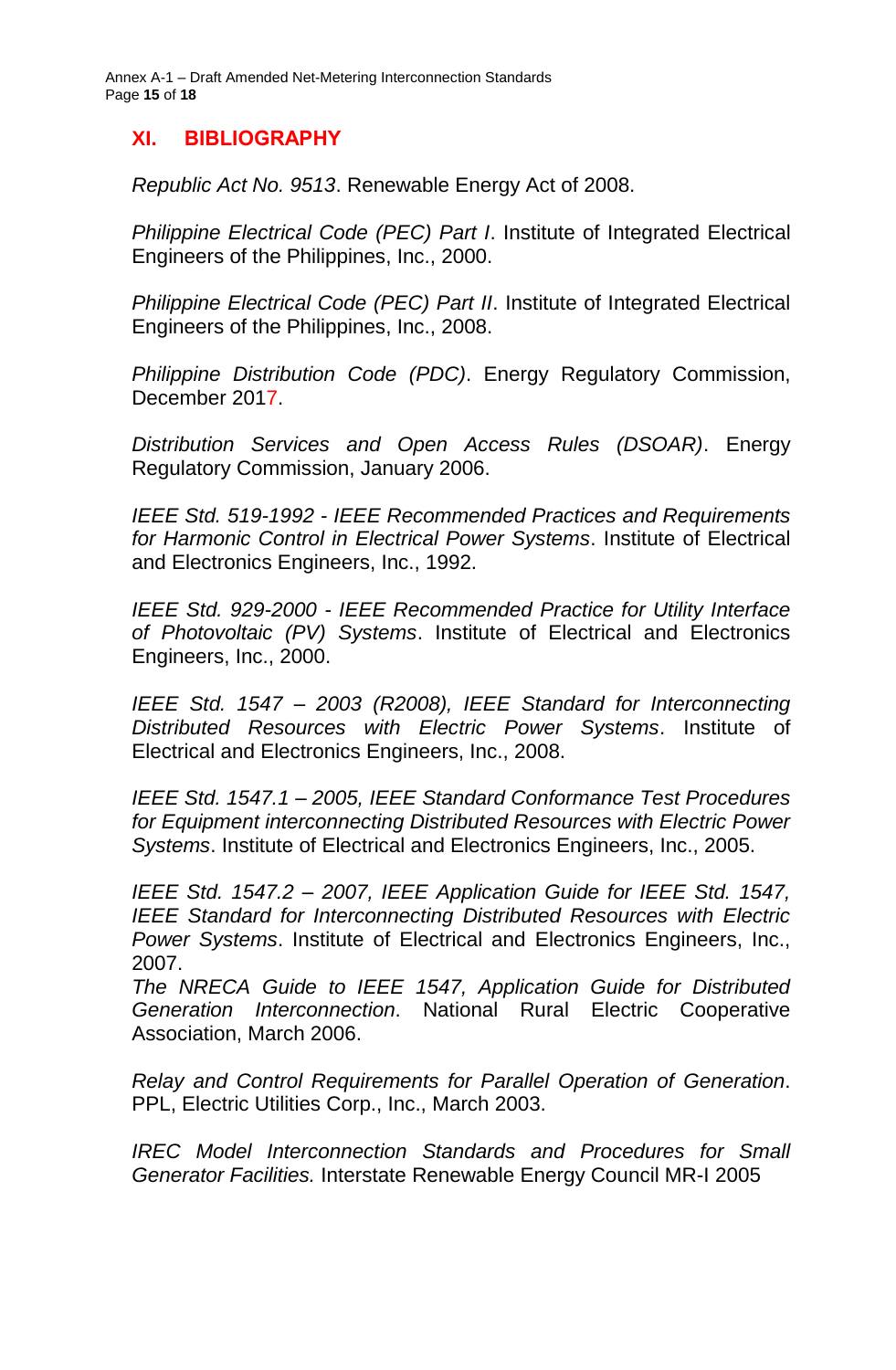# <span id="page-15-0"></span>**XII. APPENDIX**

# **Appendix A - Typical Single-Line Diagram for the Protection of Synchronous Generator**

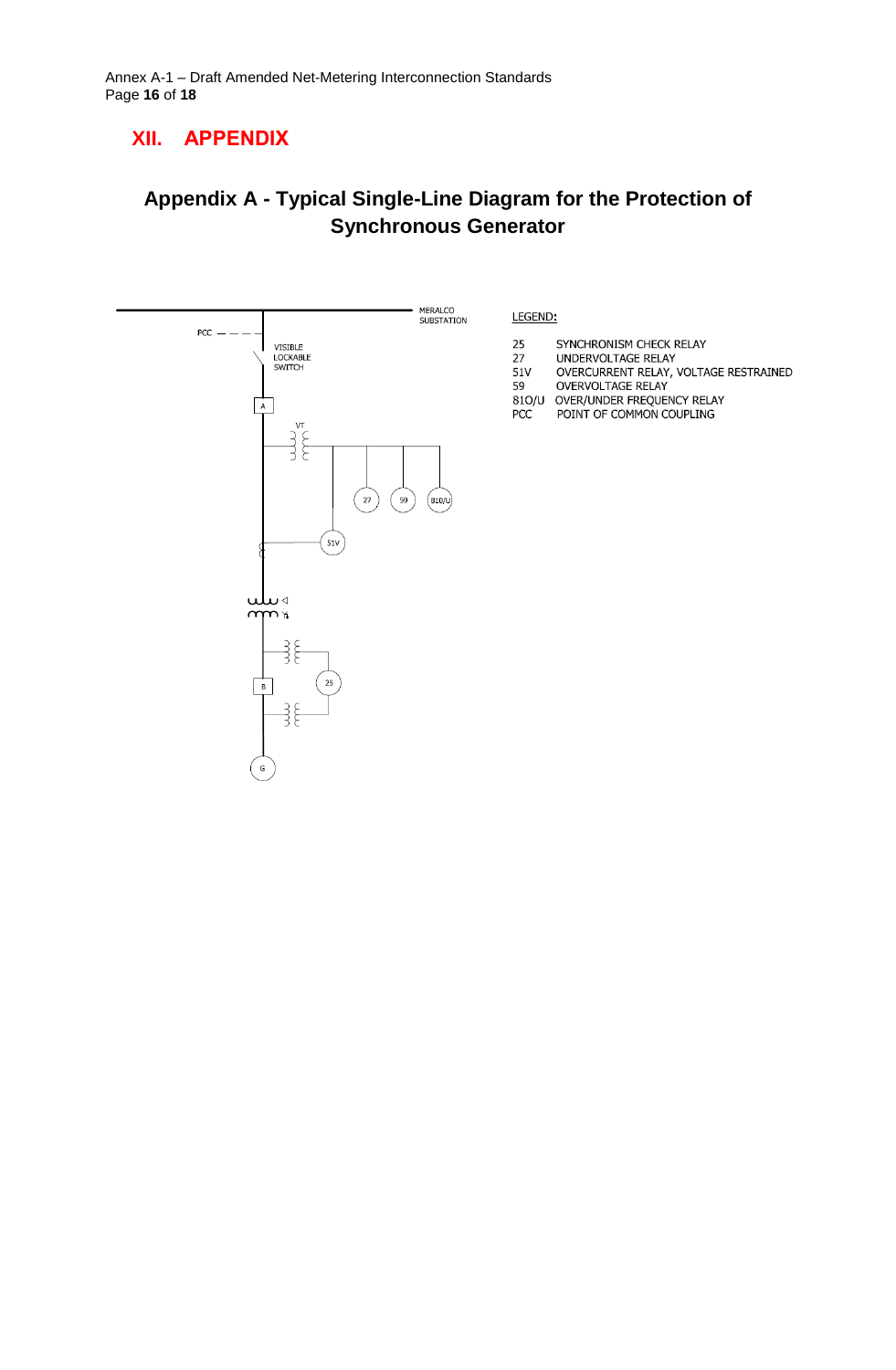# **Appendix B - Typical Single-Line Diagram for the Protection of Induction Generator**